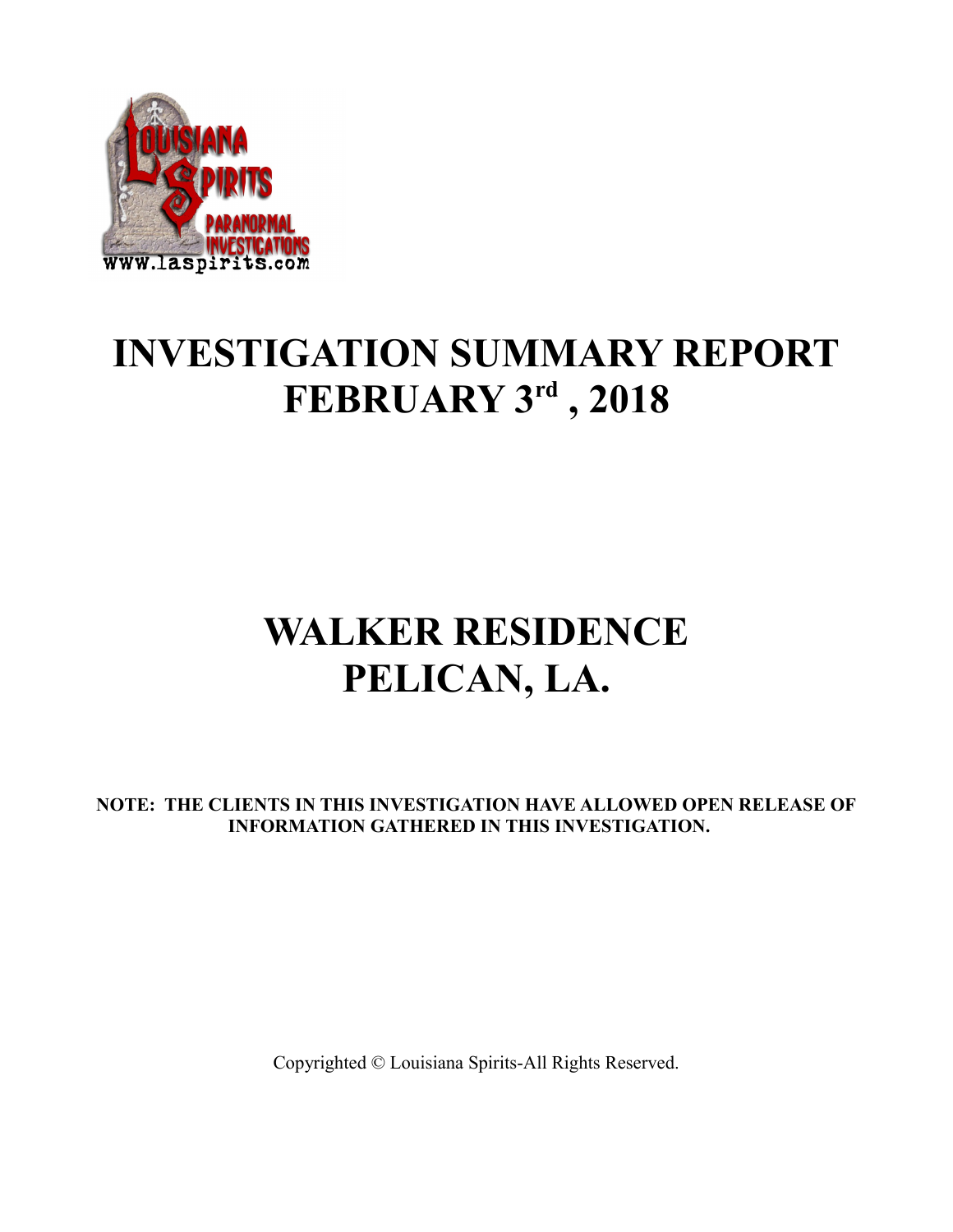# **HISTORY**

The client's family has owned the land for several years. The client's son has a trailer sitting on the land in the same location that an older home once occupied.

## **EXPERIENCES**

The clients hear strange sounds. Shadows are often seen, no one in the area to cause the shadows. There is often the sensation of being touched by unseen hands. The son's child has seen things described as "ugly".

#### **INVESTIGATION**

DATE OF INVESTIGATION: February 3, 2018

PARTICIPANTS: BESS MAXWELL, CONNIE WILLIAMON, KIRK CORMIER

EQUIPMENT: Digital Cameras, Infrared cameras and video systems, Digital audio recorders, P-SB7 Spirit Box, Digital thermometers, Various EMF meters including Tri-Fields, Motion detectors including geophone and laser grid systems, and and digital sound recorders.

INVESTIGATION: At the time and places tested, no anomalous photos were taken. No data was noted on video. Nothing unusual was detected by laser grid or geophone. No high EMF fields from AC current were found in any location likely to result in prolonged exposure, although there are some areas of high EMF fields from wiring. No anomalous hot spots or cold spots were noted. No anomalous motions were noted. No standard EVP voices were recorded. Six recordings were noted of words formed by the P-SB7. No excessive positive ion counts were noted. No infrasound, nor standing waves of such, were detected at times of testing, in the areas of testing.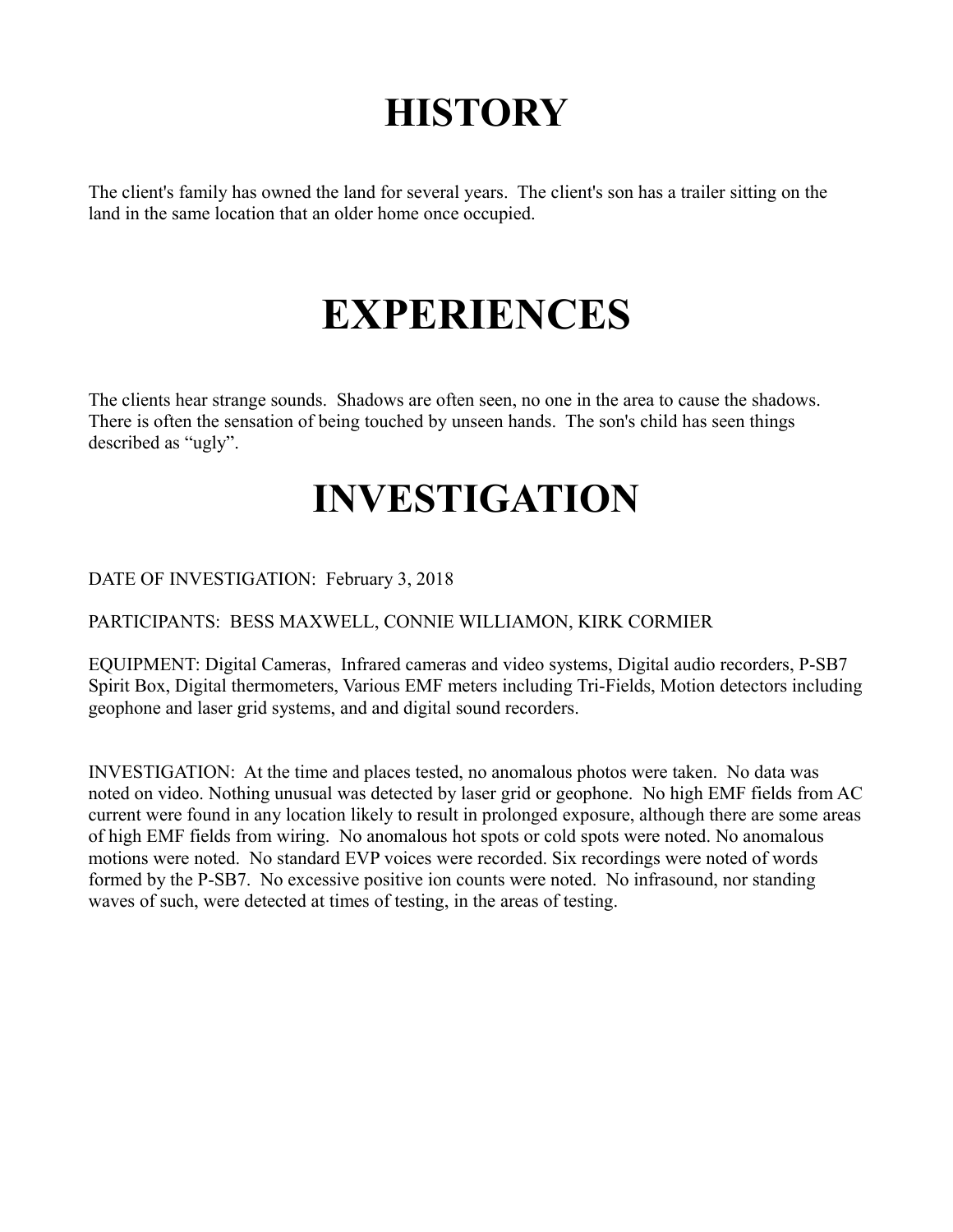#### **PART ONE**

#### **THE MODEL P-SB7 SPIRIT BOX**

**This device utilizes a milli-second adjustable forward or reverse sweep technique coupled with a white noise distribution between frequency steps. This is designed to add ambient sound energy for the production of real time EVP, allowing for instant feedback in communications attempts. See item 16 in "General Parameters of the EVP Phenomenon".** 

**CLIP ONE: ALL CLIPS WERE FROM THE SLEEPING AREA. The crew asked how many people were there. VOICE: two."**

**CLIP TWO: KIRK CORMIER indicated he was going to shut off the spirit box if no one talked to him, and began a countdown to do so. MALE VOICE: "Wait!"**

**CLIP THREE: Clips three through six were received as comments from voices. VOICE: "Bess". Note: Name of a team member.**

**CLIP FOUR: FEMALE VOICE: "Pete."**

**CLIP FIVE: MALE VOICE: "This one?"**

**CLIP SIX: MALE VOICE: "Toodleoo".**

#### **STANDARD EVP NONE NOTED**